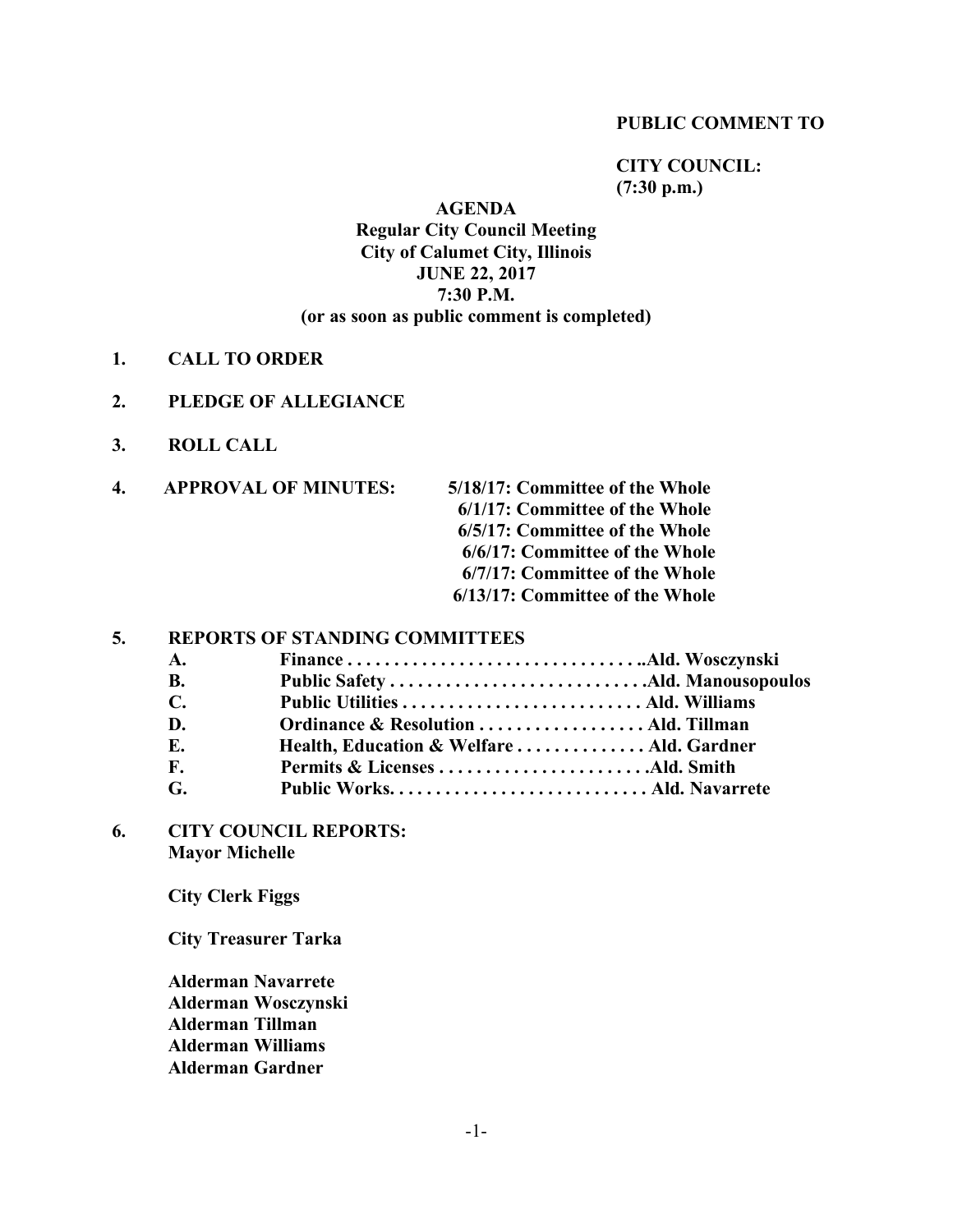# **Alderman Manousopoulos Alderman Smith**

## **7. INFORMATIONAL ITEMS TO BE ACCEPTED AND PLACED ON FILE**

| A. Comcast                             | RE: Changes to channel line-up.                                                                           |
|----------------------------------------|-----------------------------------------------------------------------------------------------------------|
| <b>B.</b> Comcast                      | <b>RE:</b> Comcast Newsmakers                                                                             |
| C. City Clerk Figgs                    | <b>RE:</b> Wes's Towing Letter                                                                            |
| <b>D. Illinois Commerce Commission</b> | <b>RE:</b> Prehearing Conference notice                                                                   |
| E. Resident letter to Mayor            | <b>RE: Environmental Changes</b>                                                                          |
| F. MWRD                                | <b>RE: Employment Opportunity</b>                                                                         |
| G. HIBU                                | <b>RE:</b> Yellowbook delivery                                                                            |
| H. Illinois Dept. of Transportation    | <b>RE: Preconstruction Notice</b>                                                                         |
| <b>Cook County Clerk</b><br>I.         | <b>RE: 2016 Cook County Tax Rates</b>                                                                     |
| <b>J. Robinson Engineering</b>         | <b>RE: FY2017 Various Sewer Cleaning and</b><br>Televising (Bid Opening 6-29-17 $\omega$ 3 PM)            |
| K. Robinson Engineering                | <b>RE: Various City Wide Street</b><br><b>Resurfacing Improvements (Bid Opening</b><br>7-6-17 $(a)$ 3 PM) |

#### **8. NEW BUSINESS**

- **A. Various Action Items - consideration of and possible action:**
	- **1. First Baptist Church of South Holland requesting to hold a change drive to receive donations for church members to attend retreat on July 1st and 2nd with rain dates July 22nd and 23rd at the following location: River Oaks Dr. & Torrence Ave.**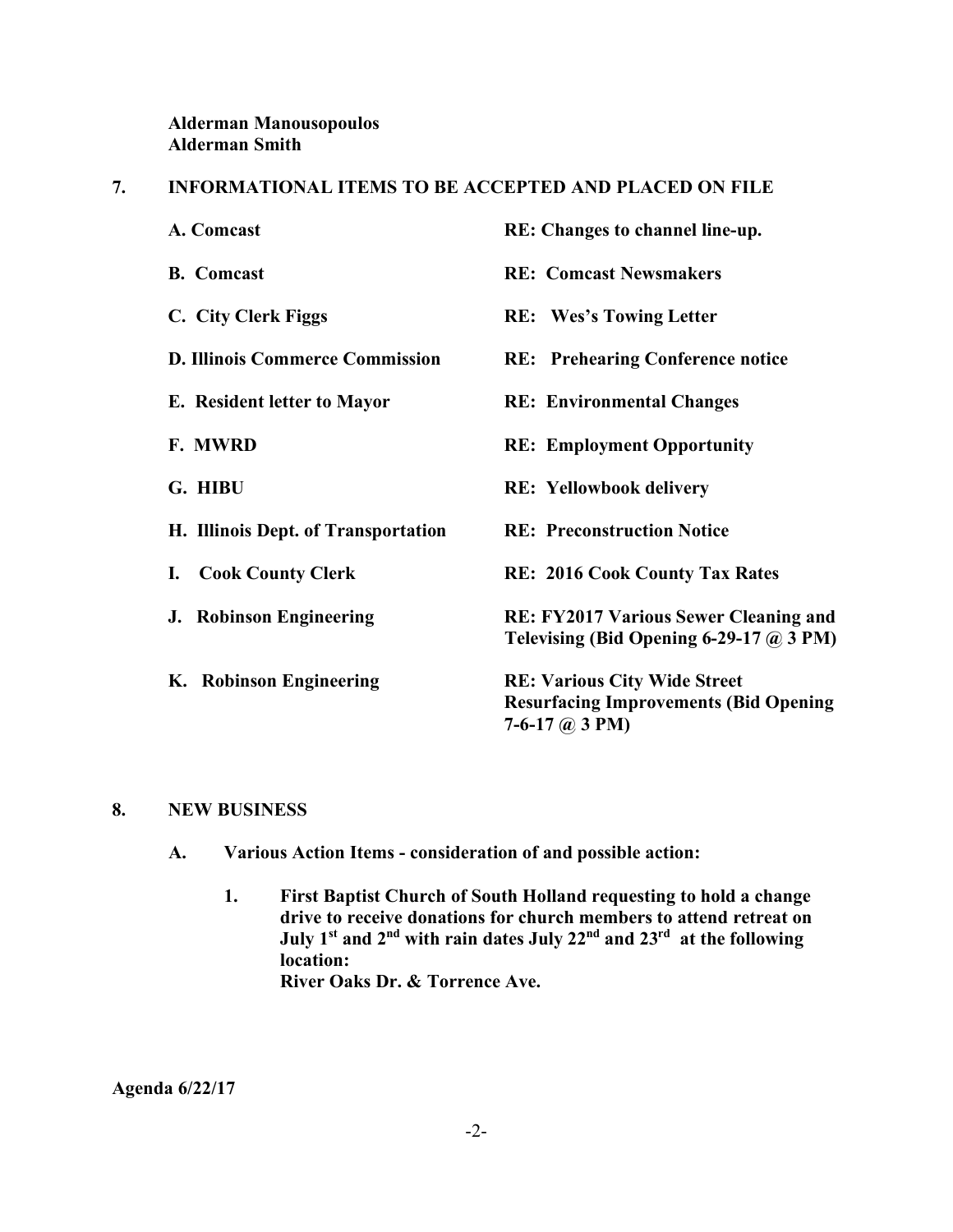- **2. Windy City Trendsetters requesting to hold a tag day to raise money to sponsor all basketball tournaments and other costs associated with this program on July 8th at the following locations: 159th Street & Torrence Ave. Burnham & River Oaks Drive**
- **3. Word Evangelistic Church requesting to hold tag days on July 28th and 29th with rain dates August 4th and August 5th at the following locations: Sibley Blvd & Torrence Avenue River Oaks Dr. & Torrence Avenue River Oaks Dr. & Burnham Avenue**
- **4. City Attorney requesting a motion to authorize Mayor to sign the side letter agreement regarding promotional exams.**
- **5. City Attorney submitting legal opinion of Welcoming City Resolution and Sanctuary City ordinance.**
- **6. Alderman Williams requesting a motion to approve the installation of a catch basin at 634 Merrill Ave., as recommended by Robinsons Engineering under project # [13-753.11.cc,](http://13-753.11.cc/) to alleviate the standing water issue adjacent to the said location (See Attached File).**
- **7. Alderman Williams requesting a motion to approve the installation of a catch basin at 513 Crandon Ave., as recommended by Robinsons Engineering under project # [13-753.10.cc,](http://13-753.10.cc/) to alleviate the standing water issue adjacent to the said location (See Attached File).**
- **8. Alderman Williams requesting City Attorney to prepare a Resolution commending and thanking Matthew Williams for his volunteer work and community service throughout the City of Calumet City.**
- **9. Alderman Williams requesting City Attorney to prepare a Resolution commending and thanking Jean Ellis for her volunteer work and community service throughout the City of Calumet City.**
- **10. Alderman Williams requesting City Attorney to prepare a Resolution commending and thanking Burnham Gas Mart (State St. & Torrence Ave) for their in-kind donation to the City of Calumet City 4th Ward community Initiatives.**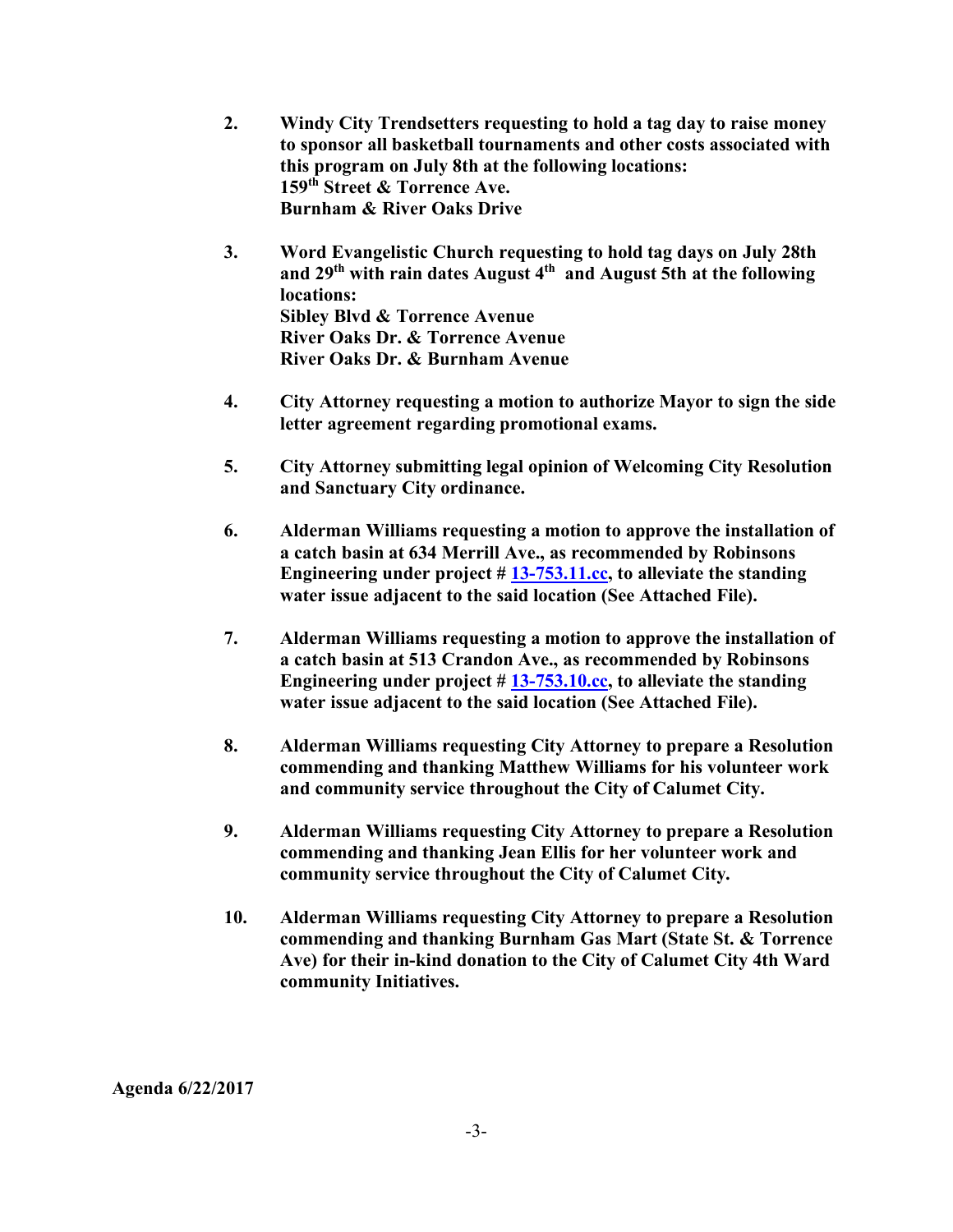- **11. Alderman Williams requesting City Attorney to prepare a Resolution commending and thanking Terrence Locke for his volunteer work and community service in the 4th Ward of the City of Calumet City.**
- **12. Alderman Williams requesting a motion requesting the installation of Traffic Safety Bumps on 158th Pl. between Paxton Ave & Greenwood Rd., and the on Luella Ave between Stewart Ave and Sibley Blvd.**
- **13. Alderman Williams requesting a motion to approve a block party on July 3, 2017 from 12 p.m. to 12 a.m., on Hoxie Ave. Cleveland to State St., with amplified music.**
- **14. Alderman Williams requesting a motion to approve a picnic on July 28, 2017 with amplified music at 1864-1852 Michigan City Rd., from 12 p.m. to 12 a.m.**
- **15. Alderman Williams requesting a motion to place a temporary moratorium on the issuance of any new Resale retail business licenses to operate within the boundaries of the 4th Ward in the City of Calumet City.**
- **16. City Attorney requesting a motion to approve a Memorandum of Understanding between the City of Calumet City and the Chicago OCDETF Strike Force.**
- **17. City Engineer recommendation to award contract to the lowest bidder for the Emergency Sod and Landscape repairs to Continental Construction Company, Inc.**
- **18. Alderman Smith requesting motion to place a temporary moratorium on the issuance of any new resale retail business licenses to operate within the boundaries of the 7th Ward in the City of Calumet City, IL.**
- **19. Alderman Smith requesting a motion to approve block party on July 3, 2017 at 7A to July 4, 2017 12PM (noon) with amplified music at 763 Superior Ave. Calumet City, IL with street block off. Requesting picnic tables, portable restrooms, trash cans, and misc. equipment.**
- **20. Alderman Smith requesting temporary speed bumps on 1200 and 1300 blocks of Arthur street; requesting Public Works to post sign.**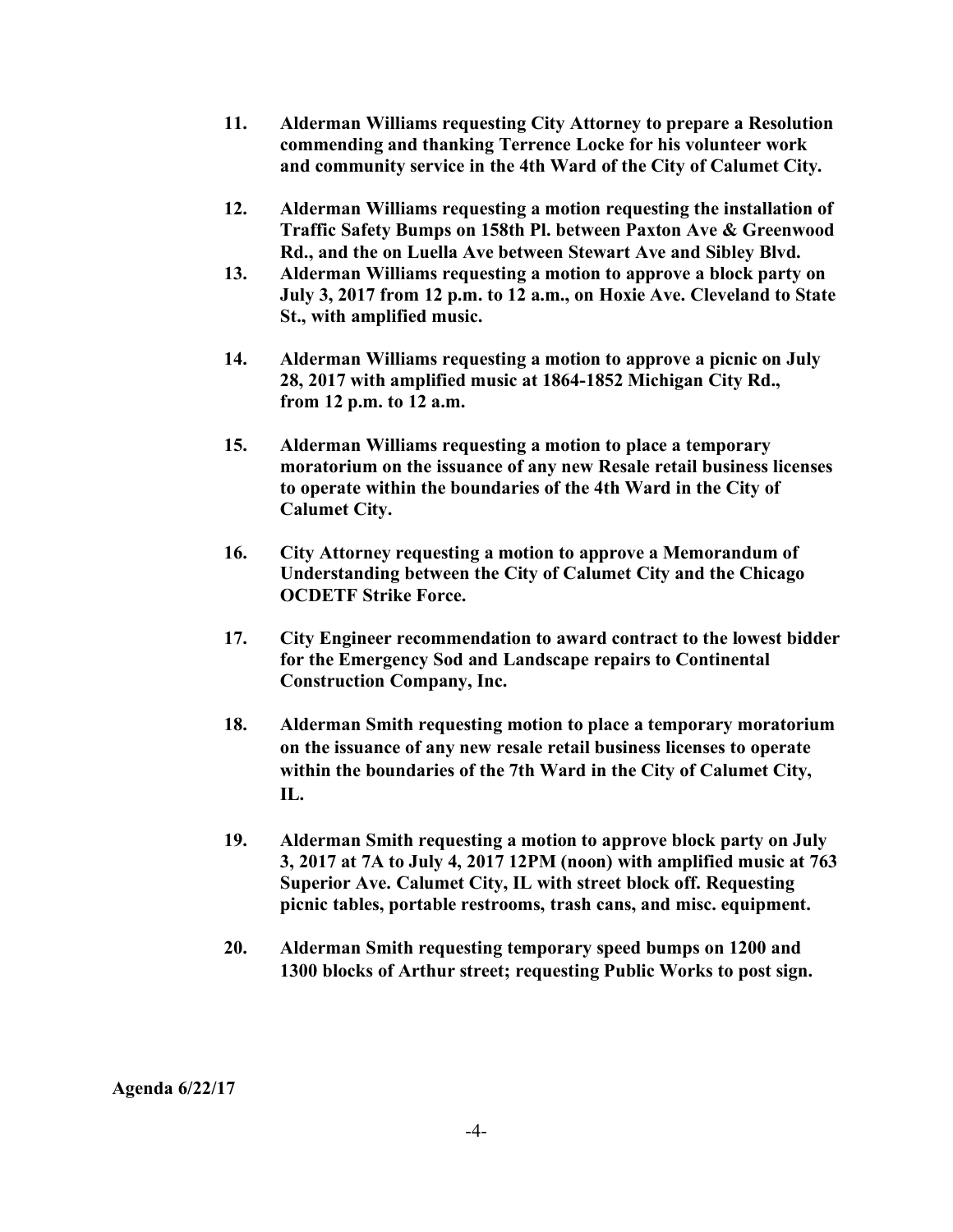- **21. Alderman Smith requesting temporary speed bumps on 1300 block of Imperial; requesting Public Works to post sign.**
- **22. Chief Galgan requesting City Attorney to prepare a Resolution to commend and thank Meats by Linz for the donation to the Calumet City Fire Department.**
- **23. Chief Galgan requesting City Attorney to prepare a Resolution commending and thanking Wes's Towing and Brian Booker for his assistance to the Fire Department.**
- **24. Chief Fletcher directing the Police and Fire Commission to hire one officer to replace Officer Keith Paprocki #215, who resigned on June 2, 2017. (Resignation letter attached)**
- **25. Motion to authorize Inspectional Services to seek bids to demo property located at 1475 Freeland due to unsafe, unsanitary conditions.**
- **26. Motion to authorize Inspectional Services to seek bids to demo property located at 1420 Freeland due to unsafe, unsanitary conditions.**

## **B. BUILDING PERMITS**

## **FENCE PERMIT – PRIVACY**

**320 153rd Street- 1st Ward 980 WENTWORTH- 5th Ward 1074 LUCAS- 2nd Ward 539 MANISTEE-2nd Ward 534 BUFFALO- 7th Ward**

## **C. RESOLUTIONS AND ORDINANCES**

**1. Resolution of the City of Calumet City, Cook County Illinois Supporting the Renewal of a Class 8 Real Estate Tax Assessment Classification for 16000 Paxton Drive (Tyler Property Group)**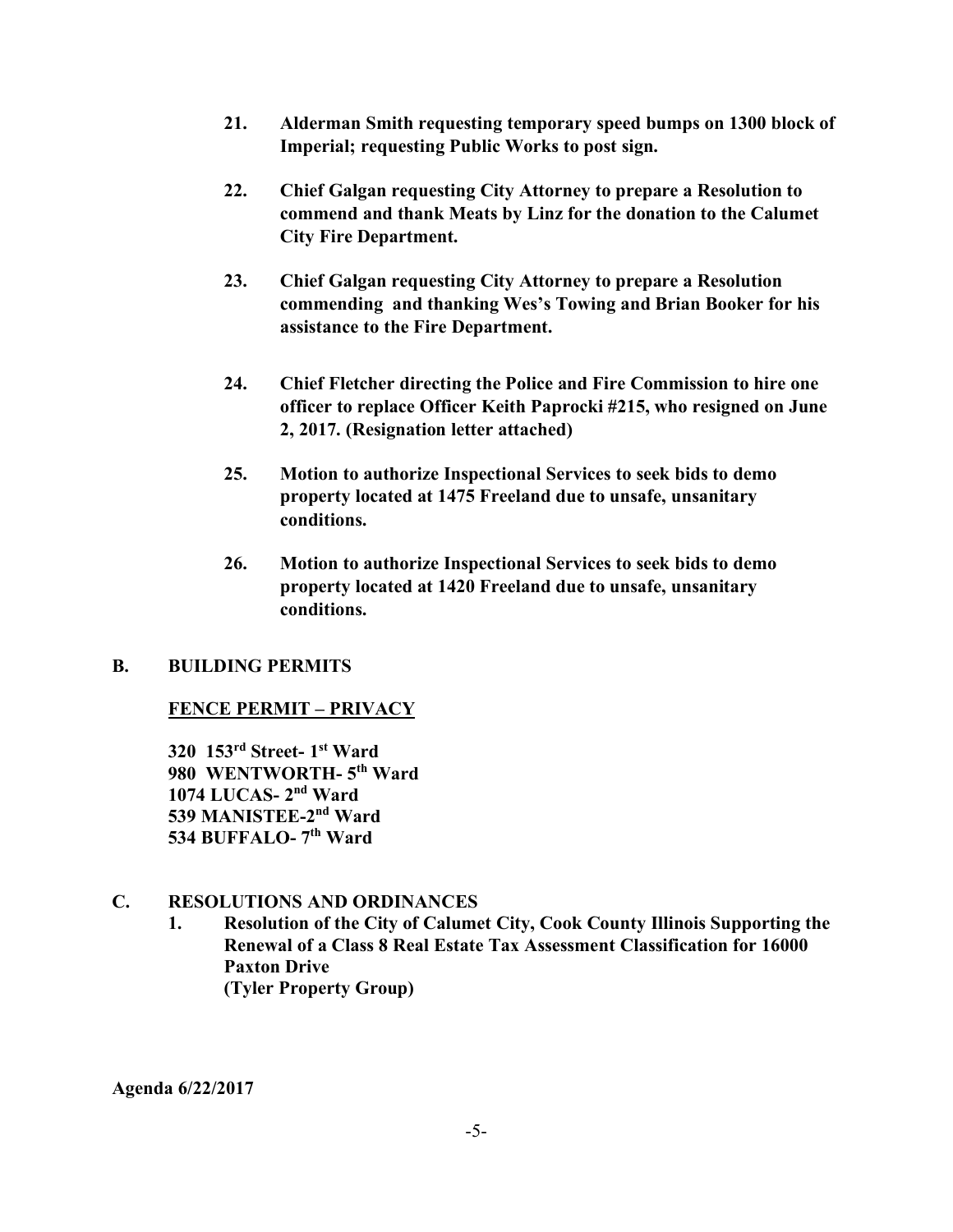- **2. Ordinance Amending Chapter 54 of the Municipal Code of Calumet City, Cook County, Illinois with regard to conflicts with certain Home Rule County Ordinances ("License and Permits and Miscellaneous Business Regulations")**
- **3. Ordinance Amending Chapter 90 of the Municipal Code of the City of Calumet City, Cook County, Illinois-Handicapped Parking- 1677 State Street**
- **4. Ordinance adopting the Prevailing Wage Standards in the City of Calumet City, Cook County, Illinois**

# **D. FINANCIAL MATTERS**

- **1. Approve Alderman Smith's request for payment in the amount of \$600.00 to vendor Joe Pratt & SourceOne Band for July 3, 2017; direct City Treasurer to remit payment of \$600.00 to be charged to account 01099 52728.**
- **2. Approve Alderman Smith's request for payment in the amount of \$400.00 to vendor Little Pigs for refreshments for July 3, 2017; direct City Treasurer to remit payment of \$400.00 to be charged to account 01099 52728.**
- **3. Authorize the City Treasurer to resume the monthly \$112,000.00 transfer of monies from the Water Fund clearing account to the following accounts: Sewer Use Fees \$50,000.00 Investment Fund \$15,000.00 Water Improvement Project \$47,000.00 The transfers will resume the month of June 2017.**
- **4. Direct Robinson Engineering to develop multiyear Street Light Program for a cost not to exceed \$7,000.00; and direct City Treasurer to remit payment not to exceed \$7,000.00 to be charged to account #01099-52600. (engineering)**
- **5. Approve replacement of roof top air conditioning unit (City Hall) by Budd Mechanical Systems and authorize the City Treasurer to remit payment to Budd Mechanical Systems from line 01099-52640 in an amount not to exceed \$7,139.00.**
- **6. Approve installation and repair work for (2) pole cameras; direct City Treasurer to remit payment to Complex Network Solutions per attached invoices from line item 01099 55106; New camera/ installation \$37,500.00 and Camera Repair \$8,500.00.**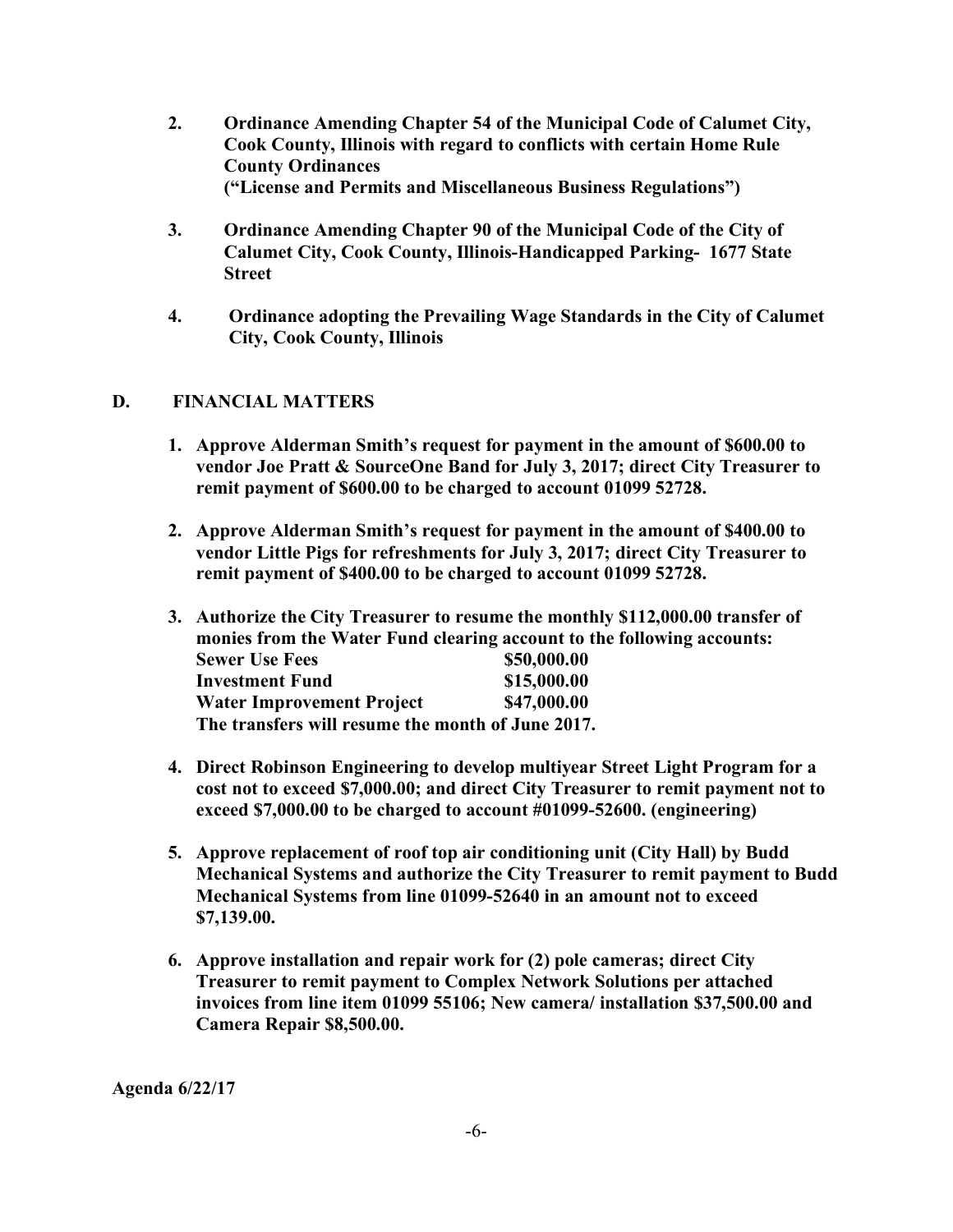- **7. Approve purchase of 8 marked squad cars not to exceed \$300,000.00 from line item 0110-55199- Capital Project Purchases; authorize the City Finance Director to procure financing of the listed vehicles through ford Motor Company. No bid is necessary as Currie Motors is a State Contract.**
- **8. Approve the purchase of the Premium Care Warranty including a 5 year 100k mile bumper to bumper coverage on the 8 new police vehicles purchased last fiscal year. Specifically Units A-17 through H-17 @\$2575.00 per vehicle totaling \$206,000.00 from DOJ 1505 account ending in 8090; direct City Treasurer to remit payment to Napleton Lincoln.**
- **9. Approve payment to Officer Keith Paprocki due to resignation effective June 2, 2017 from the Calumet City Police Department for amounts listed in communication; and direct City Treasurer to remit payment.**
- **10. Approve Onsite Training for the City Clerk's office; direct City Treasurer to remit payment to Superion in an amount not to exceed \$6,364.00.**
- **11. Authorize City Treasurer to issue a check in the amount of \$277.15 from Acct. # 01099-52990 payable to the Treasurer of the State of Illinois, Unclaimed Property Division in accordance with the reporting requirement for the Governmental Entities.**
- **12. Direct City Treasurer to remit payment to Calumet City Plumbing for replacement of service line at 1310 Buffalo Ave. in the amount of \$6,499.00 to be charged to Account #03036 52349.**
- **13. Direct City Treasurer to remit payment to Calumet City Plumbing for replacement of service line at 1308 Buffalo Ave. in the amount of \$6,535.00 to be charged to Account #03036 52349.**
- **14. Direct City Treasurer to remit payment to Calumet City Plumbing for replacement of service line at 1304 Buffalo Ave. in the amount of \$6,535.00 to be charged to Account #03036 52349.**
- **15. Direct City Treasurer to remit payment to HD Supply for the purchase of four (4) new fire hydrants in the amount of \$10,300.00 to be charged to account #03036 53408.**
- **16. Direct City Treasurer to remit payment to Calumet City Plumbing for repairs to water main break at 1470 Freeland Avenue, in the amount of \$10,116.00 to be charged to account #03036 52349.**